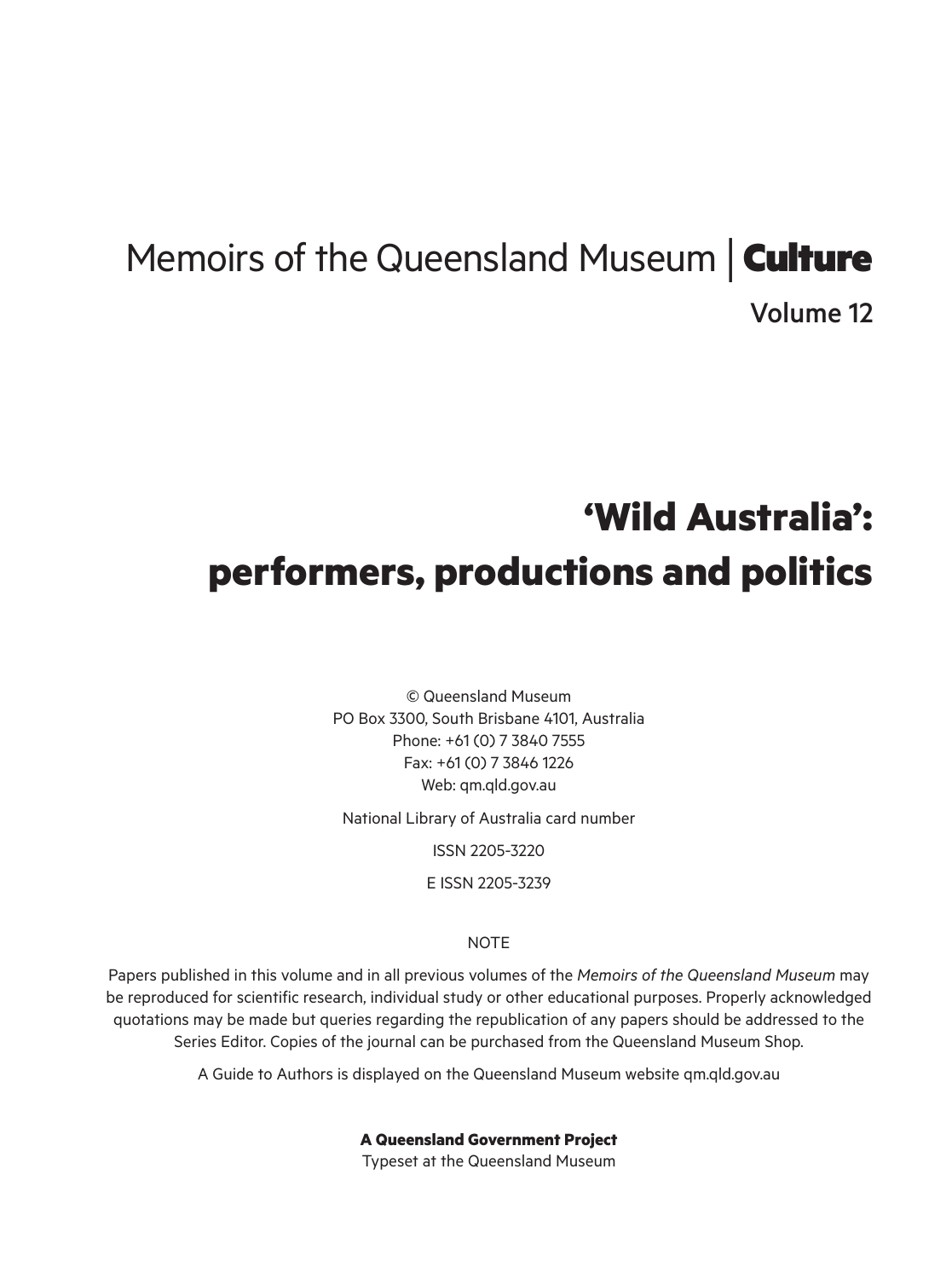# Introduction: Meston's miscellany and its hidden histories

# Maria NUGENT

Nugent, M. 2021. Introduction: Meston's miscellany and its hidden histories. *Memoirs of the Queensland Museum* – *Culture* 12: 1–5. Brisbane.https://doi.org /10.17082/j.2205-3239.12.1.2021.2021-01

Archibald Meston, Queensland Museum, Indigenous history and biography

Maria Nugent maria.nugent@anu.edu.au

Archibald Meston (1851–1924) had a knack for selfpromotion and self-aggrandisement. During a long and motley career in Queensland, Meston tried his hand as a farmer, politician, explorer, impresario, and government employee, but it was writing and journalism that sustained him (Taylor 2003). He wrote hundreds of articles and stories for newspapers and other publications on a diverse range of topics, including many that dealt with Aboriginal issues (Taylor 2003, p.121), and by that means he gradually established himself as an expert on Aboriginal culture and society, although he was not without his critics. Like other so-called experts, Meston claimed his knowledge was acquired firsthand: from Aboriginal people he knew in his youth when living with his family in northern New South Wales and later during his travels and adventures through frontier Queensland. Although he claimed special access to Aboriginal cultural knowledge, he was not always a reliable witness and on more than one occasion found himself at the centre of debates and controversies when veracity of what he wrote was queried by others more knowledgeable and more qualified than him (Meston 1894a,b, 1901a,b; Harper 1894; Petrie 1901a,b).

Rarely deterred and seemingly immune to correction, Meston persisted in using his claimed status as expert on and interpreter of Aboriginal cultural life as a means to make money and to secure his own financial future. It was the grist for the mill of his journalism (Taylor 2003); the metier of the Wild Australia Show, the Aboriginal and Torres Strait Islander performance troupe he instigated and toured in the early 1890s (Aird et al. 2015); and the credentials for commissions from and paid positions with the Queensland government (Thorpe 1978). Today, Meston's reputation and place in Queensland's history is ambivalent and contested. For many Aboriginal and Torres Strait Islander people who associate Meston most closely with the repressive Queensland *Aborigines Protection Act*  introduced in 1897 (a version of which remained on the books until the 1960s), he is a reviled figure since no Aboriginal and Torres Strait Islander person or family was free from the legislation's restrictions, impositions and humiliations. Little surprise then that Meston has been a target within wider political movements seeking to reckon with colonial pasts and their enduring legacies, including the current 'statue wars' and Black Lives Matter movements that are taking place globally.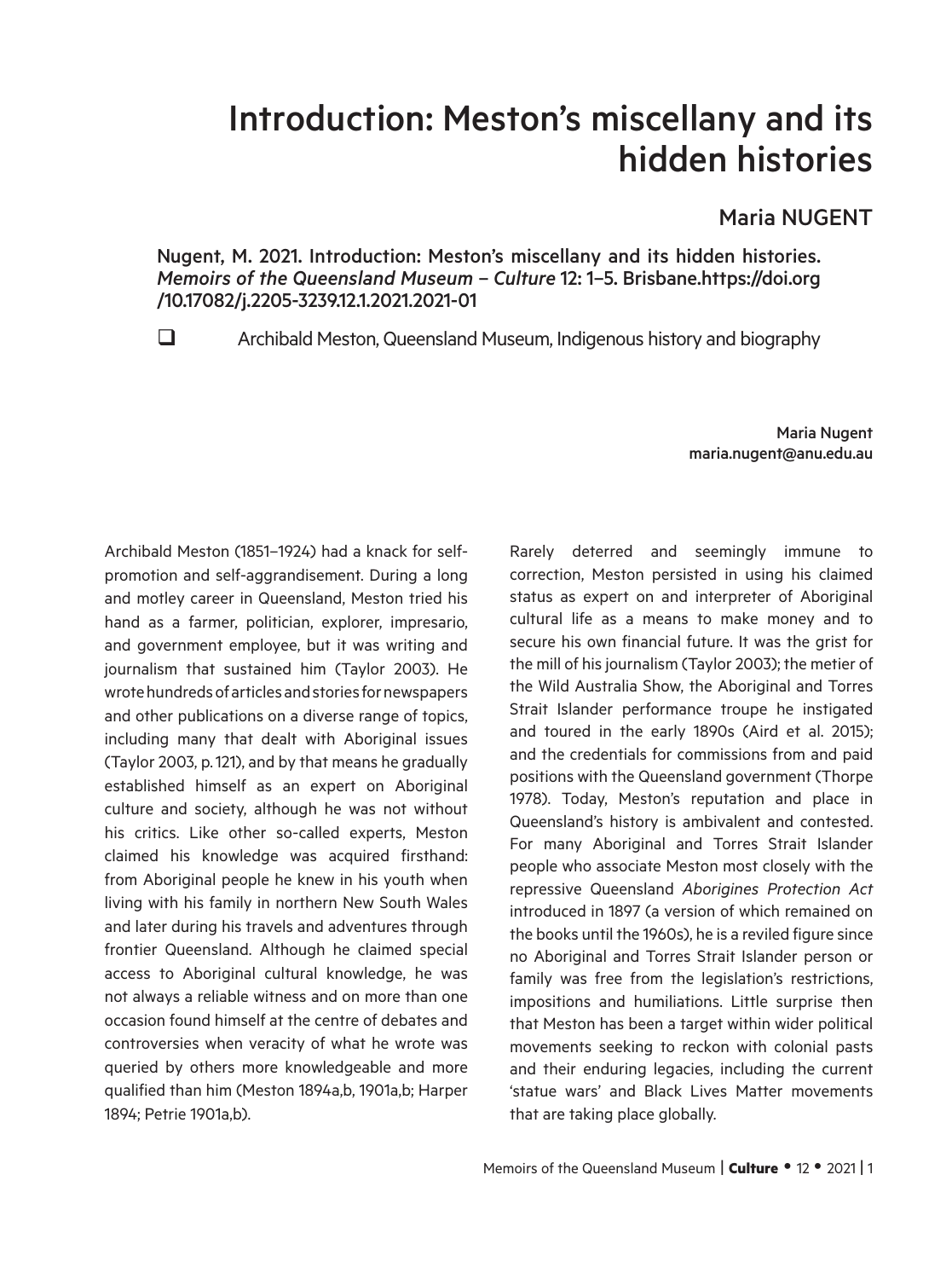While the details of Meston's own life are welldocumented (Stevens 1974), and much has been written about his prodigious literary output (Taylor 2003, 2004), this volume contributes further analysis and applies new methodologies and perspectives. Certain activities in which Meston was engaged, such as collecting Aboriginal material culture, have not yet received the attention they deserve, but the preliminary research in the misnamed 'Meston collection' in the Queensland Museum by museum studies scholars and curators Lindy Allen, Chantal Knowles and Sophie Price finally begins to bring Aboriginal culture to the fore and moves Meston's influence to the background. In their jointly authored paper, they spell out in illuminating detail the donations and sales of ethnographic objects that Meston made to the Queensland Museum over many years. Through reassembling the Meston collection they tease out the reasons for Meston's collecting as well as the relationships which he forged with curators. By this means they reveal the ways in which collecting was – like all of Meston's activities – done with an eye to fashioning himself as an authority on Aboriginal people and for personal financial gain. The two were mutually dependent, but he was not always terribly expert or effective in shoring up either. As Allen, Knowles and Price show, more often than not Meston was a poor negotiator – but what their analysis does make clear is that his travels, his networks, his enterprises and his employment put him in contexts in which collecting – or acquiring – material culture was possible.

Creating a reliable inventory of objects associated with Meston is a vital first step in collections research. It provides a foundation on which to research and reconstruct the actual episodes in which objects that travelled into the Queensland Museum's collections via Meston's mediation were initially exchanged, and to begin to examine questions concerning the conditions under which Aboriginal and Torres Strait Islander people parted with objects they had made, and the meanings that such objects held for them as well as their hopes about the work that those objects might do to

2 | Memoirs of the Queensland Museum | **Culture** • 12 • 2021

persuade and convince metropolitan museumvisiting audiences of the value of Indigenous culture, traditions and futures.

As this begins to suggest, our overarching aim in compiling this set of papers is not to produce yet more information and knowledge about Mr Meston himself – although inevitably that is and will continue to be a by-product of the research.<sup>1</sup> Rather, our guiding principle in each of the articles, and for the overall research project from which they have emerged,<sup>2</sup> has been to ask the question: what other histories, stories and meanings are hidden and held in the various assemblages and activities to which Meston contributed, however large or small a part he played at the time, or how overblown and exaggerated his involvement and influence has since become? The longer we have spent working on and with Meston-related materials (archival, literary, visual, material and so on), the more evident it has become that his hugely inflated image has for far too long eclipsed the lives and legacies of others who had the fortune or misfortune to come into his orbit. Careful not to reproduce the colonial ways of seeing that Meston employed, we have instead worked to contextualise and understand the perspectives and experiences of the Aboriginal and Torres Strait Islander people whose lives intersected with his.

Two papers – one on the many photographs of the performers in the Wild Australia Show and the other a detailed biography of one of those men – engage directly with the problem of Meston's long shadow by showing the ways in which a sustained interest in and curiosity about the lives of others can work to bring previously overlooked (and often unnamed) bit-players in his oft-told life story into the spotlight, while he in turn is pushed to the wings. The work to recover individual lives from the mass of "Meston's miscellany" is patient and painstaking labour, requiring extensive contextual knowledge across a range of fields, and the application of new interpretative methodologies that grapple creatively and imaginatively with the limits of the sources available, and engaging with descendants and their memories, perspectives and knowledge.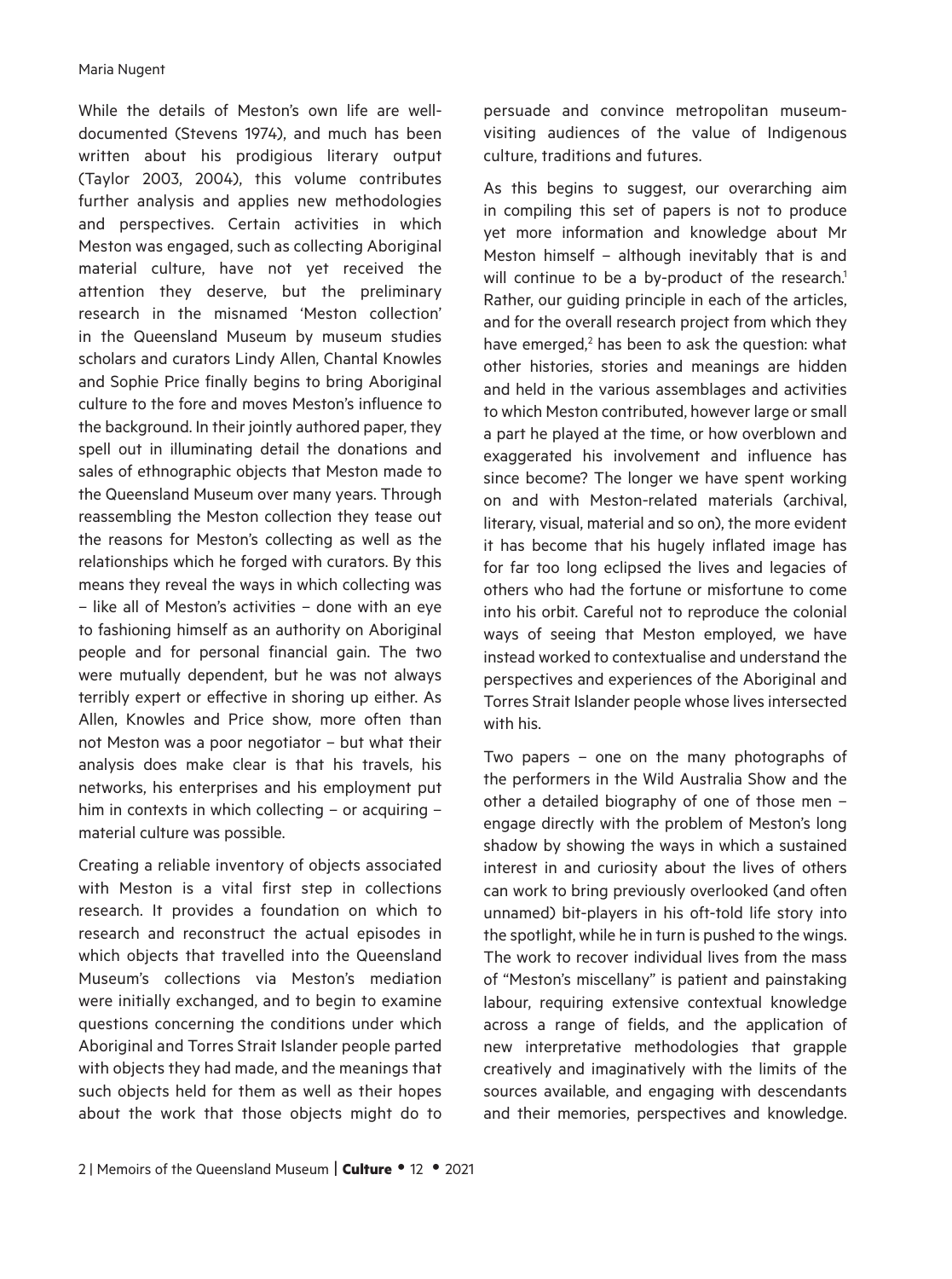Yet, as the two papers make clear, the rewards for slow research, productive collaboration, and careful reconstruction are incredibly rich.

In the early 1890s, Meston embarked on an audacious project when he and Brabazon Purcell formed the Wild Australia Show (briefly known as Meston's Wild Australia Show). This was a troupe of twenty-seven Aboriginal and Torres Strait Islanders who toured the eastern Australian colonial capitals from late 1892 until mid-1893 (McKay and Memmott 2016). As impresario, Meston played a major role in that intriguing enterprise, but it would be mistaken to accord him the leading role in its short-lived success. That accomplishment belongs to the performers themselves, who were consummate performers and also created a cohesive and supportive 'family' despite coming from different places and not sharing a common language. As they explain in their jointly authored paper, for Michael Aird and Paul Memmott the Wild Australia Show was a common interest but for quite different reasons. For Aird, a historian of photography, it was the large and widely reproduced and distributed collection of photographs of the troupe members that had captured his imagination. For Memmott, it was the fact that some of those photographs were of Wakaya men and women, the group whose early land claims and native title research he was working on.

Building on their shared interest and knowledge, and with assistance from Mandana Mapar, Aird and Memmott commenced the work of identifying the names and details of each of the troupe members and restoring them. This was the foundation for researching and writing the lost histories, meanings and biographies of the Wild Australia Show. As the troupe was increasingly treated only as a generalised phenomenon – as a group rather than a dynamic complex of individual lives – and as it faded from view and memory, the stories of the 27 people who travelled far from home to perform their culture for the edification and entertainment of metropolitan audiences became harder to retrieve. Assembling the large archive of photographs provided the means to begin to ask questions such as: Who were the 27 men, women

and children who made up the troupe? Where did they come from? What was their experience of touring and performing? How did they navigate the world of popular performance and the associated demands of audiences and their 'managers'? As Aird and Memmott explain, this initial inquiry into the Wild Australia Show culminated in an exhibition at the Anthropology Museum at the University of Queensland, but rather than an endpoint this was the origin for a longer research journey to trace the lives, experiences, effects and legacies of a Queensland performance troupe who took the stage in the age of world's fairs and ethnographic live exhibits (Qureshi 2011).

Photographed by three different metropolitan studios, as well as some freelance photographers, the visual archive for the Wild Australia Show is extensive, and it has taken some time to reassemble the collection of images that were produced at the time the troupe was touring and performing. Photographs are highly mobile objects, constantly reproduced and circulated widely. Over time, as Aird and Memmott show, various photographs of the troupe or individual troupe members became detached and distanced from their original creation and purpose. They would circulate as a generalised image of "Aboriginality" or "primitiveness", rather than as the portrait of a known and named performer. Body marks and facial features were clues to identification. Cross-checked with archival sources, in time the personal names had been restored to all 27 performers along with the language and cultural groups, and 'country', from which they hailed. This work of reconstruction is a powerful gesture of restoring humanity to a group that has not only been largely forgotten, but which was sometimes dehumanised in the accounts given of them and the reception they received.

The lives of some of the troupe members are easier to compile and tell than others, due to a complex of factors, but mainly their interactions with colonial institutions and authorities which means that they are more likely to appear in archival records. Gida is a case in point, and he is the focus of the second paper in the volume. Our research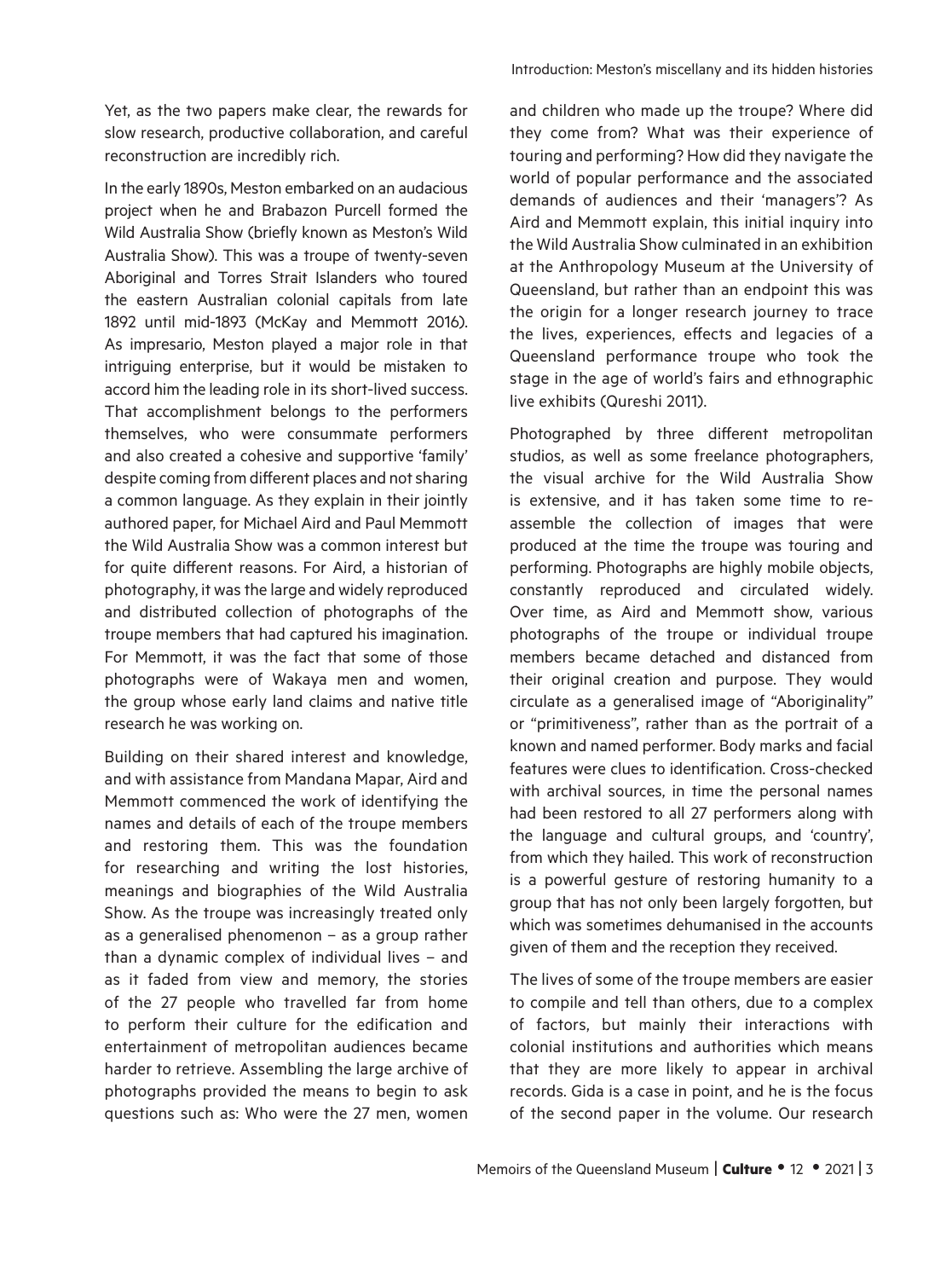#### Maria Nugent

on the Wild Australia Show has been keen to try to understand the nature of the relationships between and among the performers since we believe that this holds the key to how it was that they stayed together throughout their troubled tour and despite their differences appeared to have formed a cohesive group. Our speculation is that this rested partly on the roles assumed by three of the senior or older men, prominent among whom was Gida. In Gida, Archibald Meston found someone prepared to stand up to him and insist upon his own autonomy and authority, however circumscribed it was. Travelling with the Wild Australia Show did not define Gida's life. Rather, as Memmott and Richards show, it was an episode within a rich existence that responded intelligently and creatively to rapidly changing conditions. Gida had an ability to make friendships or alliances with powerful white men, like John Douglas, and he may have initially seen Meston in similar terms.

Telling the life of Gida both before and after the Wild Australia Show requires a multi-pronged approach – and builds not only on the work of other scholars, but it is also deeply informed by family memory and history. Through consultation with descendants, Memmott and his colleagues were able to clear up details of Gida's life and legacies. In time, our hope is that each of the troupe members will have their life story told, however speculatively, given that the surviving records of the lives of individual performers is too often confined to the relatively short period in which they were members of the troupe. For a number of the troupe members, the colonial archive contains little or nothing about their lives before being recruited (and indeed the conditions under which they were recruited often remain opaque), and we lose sight of them again (at least archivally) once they are repatriated home in the middle of 1893. Our biographical efforts are limited to the most prominent performers among them, which, in addition to Gida, was the Wakaya man Kudajarnd, and the Kabi Kabi man Yamurra, who are to be the focus of separate biographical

of people were involved in conceptualising and

drafting the restrictive legislation that would govern Aboriginal people's lives for much of the twentieth century – but because of the myths that have grown up around Meston – a product of his own self-promotion – he remains intimately associated with the Act and reviled because of it.

The papers in this volume all engage with collections and objects – including the Act which can be considered an artefact of sorts – associated with Archibald Meston. But rather than mobilise these collections to learn more about Meston the man, our project is interested in unearthing the histories and lives that have for too long been hidden within them. This, then, is what we mean by "Meston's miscellany". That descriptor refers to the various collections of objects, photographs,

entries in the forthcoming Indigenous Australian Dictionary of Biography overseen by Shino Konishi and others (Konishi 2019).

The final paper in the volume returns to one of the most controversial episodes in all of Meston's meddling in the lives of Aboriginal and Torres Strait Islander people in Queensland: the drafting of *The Aboriginals Protection* and *Restriction of the Sale of Opium Act, 1897*. It is widely assumed that Meston was a key architect and author of the Act, and the paper puts that assumption under the microscope by tracing in detail the original drafting of the Act (as opposed to its implementation). In their analysis, Memmott and Richards argue that while Meston had been active in early discussions about protective legislation, his actual contribution diminished a good deal in the drafting and writing of the Act. As with much legislation, the final document was the result of a compromised and pragmatic process. Although Meston might have claimed to be an author, his hand only touches it lightly and it appears to be yet another case of his own exaggerated claims about his importance and relevance. As in the other papers that make up this volume, the aim in revisiting the writing of the Act has been to dig deeper into the Meston mythology, and what we have again found is that the reality is more complex than the myth suggests. A number